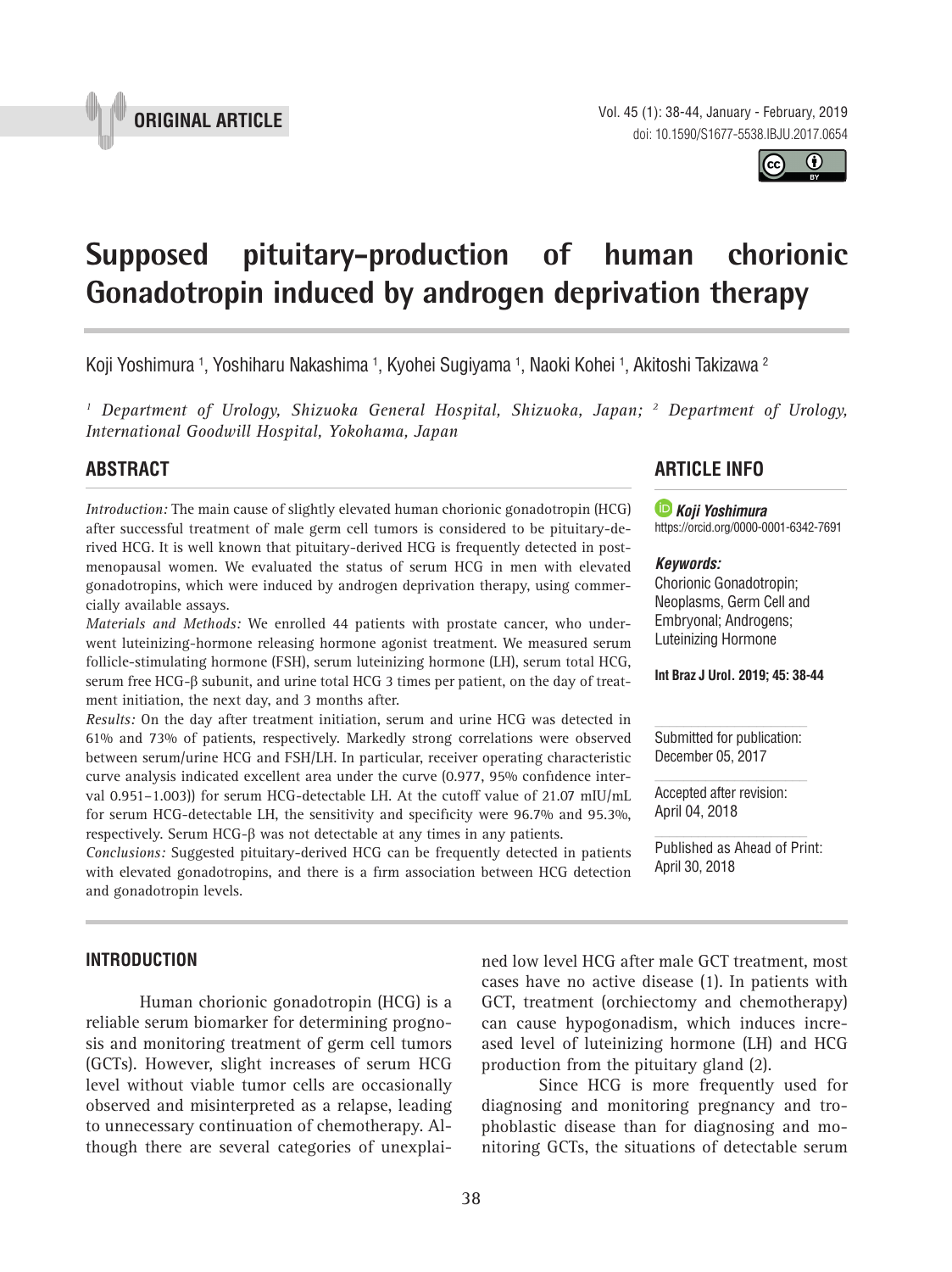HCG are more extensively investigated in women than in men. It is known that HCG concentrations rise in perimenopausal and postmenopausal women, and the detected HCG is generated from the pituitary gland (3-5). Cole et al. reported that all women, who were consulted for elevated HCG to the USA hCG Reference Service and diagnosed to have no trophoblastic neoplasms or nontrophoblastic tumors, had variably elevated luteinizing hormone (LH) (5). In this study, coefficient of determination (r2) between measures of HCG and LH was reported to be as high as 0.78. However, information on pituitary HCG in men is very limited.

Older men have also higher concentration of HCG than younger men, but the degree of elevation is lower than in postmenopausal women and the elevated HCG concentration in older men can be detected only by very sensitive assays (6). These previous studies suggest that slight LH elevation in older men, which is not extensive like menopausal women, would result in slight HCG elevation, which cannot be detected by commercially available kits. Long-term survivors after GCT chemotherapy have elevated LH according to treatment intensity like older men (7). Since the degree of LH elevation in long-term survivors is not extensive, detectable HCG level would be rare, if any. However, patients currently undergoing chemotherapy could have more elevation of LH than long-term survivors, and extensive elevation of LH might induce detectable HCG level.

We hypothesized that phantom HCG detection without recurrence of GCT is associated with LH elevation. In other words, in men, the situation which accompanies elevation of LH would induce detectable serum HCG, which is produced by the pituitary. The preferred method to examine this effect is a study to measure hormone levels in GCT patients currently receiving chemotherapy. However, the fact that detected HCG could potentially originate from viable malignant cells presents an ethical problem for such a study. Therefore, we selected prostate cancer patients for this study, although their hormonal milieu is different from that of young GCT patients and their eligibility is suboptimal.

Luteinizing-hormone releasing hormone (LHRH) analogue, which is widely used for prostate cancer treatment, induces a large increase in LH and follicle-stimulating hormone (FSH) levels, like after menopause in women, during the first few days after initial administration (8), and it is unknown that old male patients who undergo LHRH analogue treatment have detectable serum HCG like postmenopausal women.

In this study, we attempted first to gather fundamental information regarding HCG detection associated with elevated LH/FSH, which is induced by androgen deprivation therapy (ADT) for prostate cancer. Our second purpose was to elucidate the association between the levels of HCG and gonadotropins. Finally, we attempted to evaluate the impact of renal function on metabolism of HCG, suggested by comparison of serum and urine HCG values.

## **MATERIALS AND METHODS**

## **Patients and treatments**

This study was approved by the Ethics Committee, Shizuoka General Hospital.

Entry criteria were: (1) male patients aged 40-80 years; (2) pathologically proven prostate cancer without distant metastasis; (3) no other active malignant disease; and (4) initiation of LHRH agonist (leuprorelin acetate or goserelin acetate) treatment. Between January 2015 and July 2016, 44 consecutive patients were prospectively enrolled. We measured serum and urine hormone levels, as listed below, on the day of initiation of LHRH agonist (T1), on the day after treatment initiation (T2), and after 3 months (T3). At T1, we also measured serum creatinine to assess renal function. Estimated glomerular filtration rate (eGFR) was calculated using Japanese version of Modification of Diet and Renal Diseases equation.

The hormones measured were serum testosterone, serum LH, serum FSH, serum total HCG, serum free HCG-β subunit, and urine total HCG. We measured all these hormones at all 3 measurement times, except for serum testosterone at T2, with assistance of SRL Inc. (Tokyo, Japan). We used commercially available kits for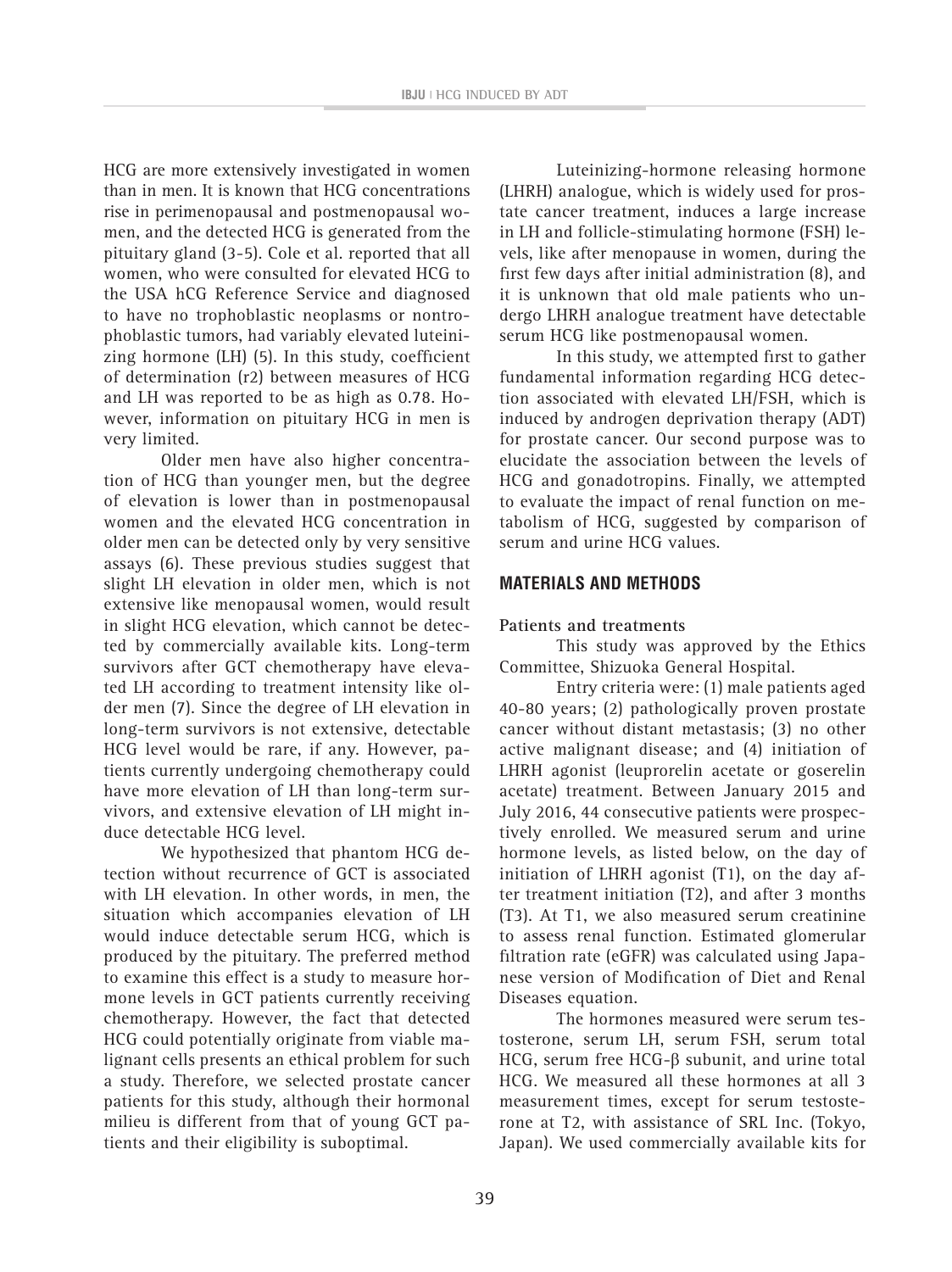total HCG and HCG-β subunit measurement, that is, Immulyze HCG III (normal range <1.0 mIU/ mL; Siemens Healthcare, Tokyo, Japan) for total HCG and Ball Elsa F-βHCG (normal range <0.1 ng/mL; Sceti Medical Labo, Tokyo, Japan) for HCG-β subunit. Ball Elsa F-βHCG kit can detect free HCG-β and nicked free HCG-β subunits, whereas Siemens Immulyze HCG III kit can detect all forms of HCG and HCG degradation products including β-core fragments. Siemens Immulyze HCG III kit shows no cross-reactivity to 16.5 ng/mL  $(77.385 \text{ mIU/mL})$  concentration of LH, 26.8 ng/mL (513.6 mIU/mL) concentration of FSH, or 860 ng/ mL (4.24 mIU/mL) concentration of thyroid stimulating hormone. We used Elecsys Testosterone II (Roche Diagnostic GmbH, Mannheim, Germany) for testosterone, ARCHITECT LH II (Abbott Japan, Matsudo, Japan) for LH, and ARCHTECT FSH (Abbott Japan, Matsudo, Japan) for FSH, respectively.

#### **Statistical analyses**

The correlations of total serum or urine HCG with FSH and LH were analyzed by Spearman's rank correlation coefficient. Comparison between any two patient groups was analyzed with Mann– Whitney's U test. Associations between detection of serum or urine HCG and FSH/LH were evaluated with receiver operating characteristic (ROC) curves. p<0.05 was considered statistically significant.

## **RESULTS**

#### **Patient Characteristics**

Median age was 71.5 years (range 64- 79), and prostate specific antigen (normal range <4 ng/mL) was 10.64 ng/mL (range 0.49-228). Gleason's score was 6 in 4 patients, 7 in 22, 8 in 17, and 9 in 1, and no patients had atypical pathology, such as neuroendocrine differentiation. Three patients had clinically positive lymph nodes.

Twenty-five and nineteen patients underwent leuprorelin acetate and goserelin acetate, respectively. The levels of FSH and LH were highest at T2. The degree of alteration of LH was more marked than that of FSH. The transition of hormone values is shown in Table-1.

## **Detection of HCG**

Of the 44 patients, 2 (5%) had detectable serum HCG (2.1 and 4.6 mIU/mL, respectively) at T1. However, 19 patients (43%) had detectable urine HCG (up to 7.8 mIU/mL) at T1. At T2, 27 (61%) and 32 (73%) patients had detectable serum and urine HCG, up to 10.7 and 7.8 mIU/ mL, respectively. At T3, the rates of HCG detection decreased again to 0% (serum) and 11% (urine).

Serum HCG-β was not detectable at any times in any patients.

|              |          | T1                        | T <sub>2</sub>          | T <sub>3</sub>            |
|--------------|----------|---------------------------|-------------------------|---------------------------|
| Testosterone | (ng/mL)  | $1.98 - 10.9(4.58)$       | $- -$                   | $< 0.03 - 2.27$<br>(0.04) |
| <b>FSH</b>   | (mIU/mL) | 2.92-59.71<br>(12.15)     | 6.46-95.38<br>(25.14)   | $0.77 - 9.47$<br>(3.40)   |
| LH           | (mIU/mL) | 2.05-27.82<br>(6.07)      | 7.93-110.60<br>(32.65)  | $<1.0 - 2.19$<br>(0.13)   |
| Serum HCG    | (mIU/mL) | $< 1.0 - 4.6$<br>(21.0)   | $< 1.0 - 10.7$<br>(1.4) | $< 1.0 - 7.8$<br>(5.1)    |
| Urine HCG    | (mIU/mL) | $< 1.0 - < 1.0$<br>(21.0) | $< 1.0 - 7.8$<br>(21.0) | $< 1.0 - 5.0$<br>(21.0)   |

The values are shown as ranges with median values in parentheses.

**T1** = baseline; **T2** = one day after treatment initiation; **T3** = 3 months after treatment initiation; **FSH** = follicle-stimulating hormone; **LH** = luteinizing hormone; **HCG** = human chorionic gonadotropin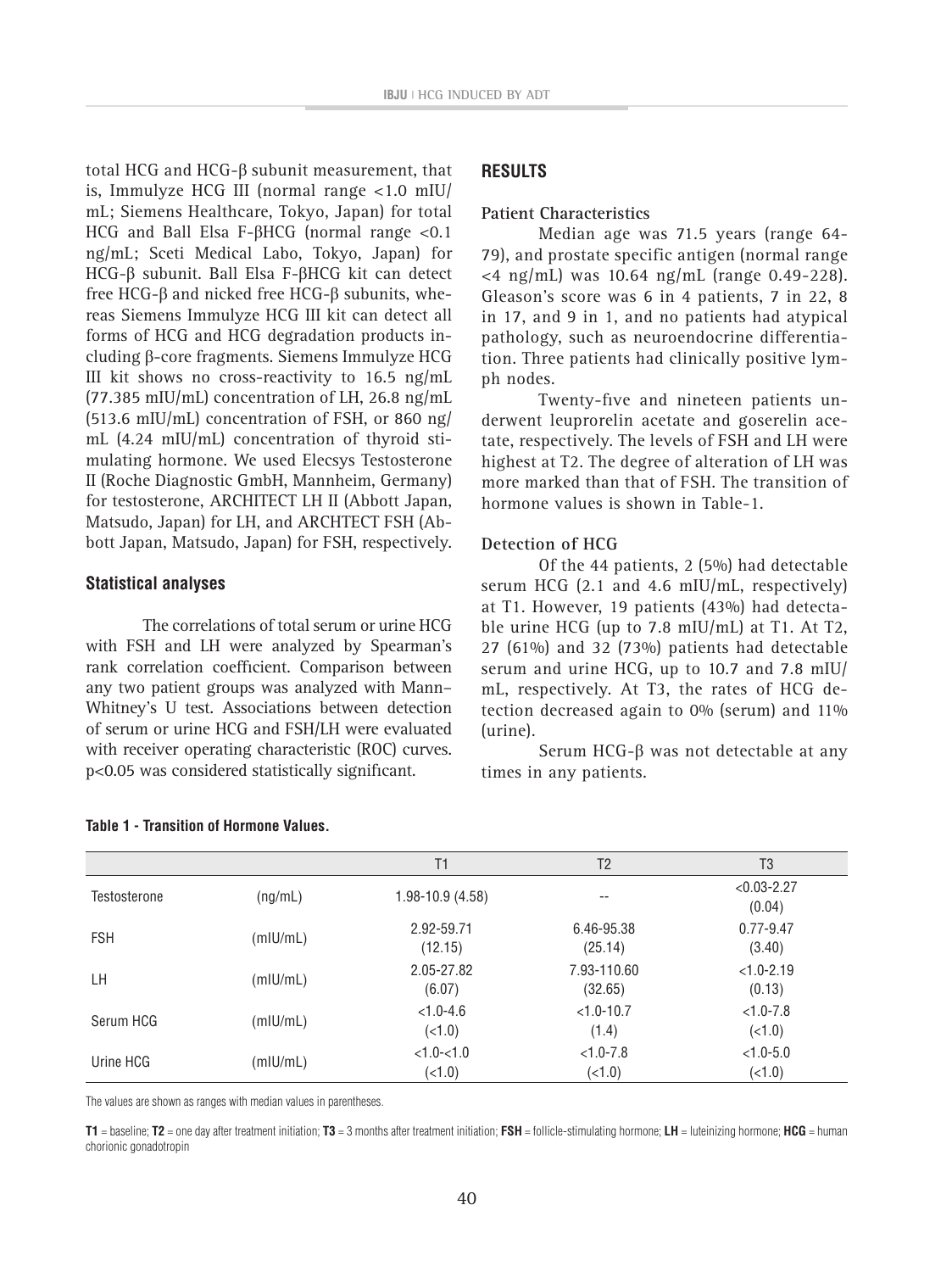### **Associations between HCG and Gonadotropins**

We analyzed 132 pairs of HCG and FSH/ LH values, which were obtained 3 times per patient. Generally, associations between serum/ urine HCG and gonadotropins were strong; p<0.001 with correlation coefficient 0.665 between serum HCG and FSH; p<0.001 with correlation coefficient 0.698 between serum HCG and LH; p<0.001 with correlation coefficient 0.605 between urine HCG and FSH; and p<0.001 with correlation coefficient 0.609 between urine HCG and LH (Figure-1).

ROC curve analysis indicated that LH and FSH were strong predictors for HCG detection with excellent AUCs; 0.977 (95% CI 0.951- 1.003) for serum HCG-detectable LH, 0.944 (95% CI 0.901–0.980) for serum HCG-detectable FSH, 0.843 (95%CI 0.773–0.913) for urine HCG- -detectable LH, and 0.845 (95% CI 0.778-0.912) for urine HCG-detectable FSH. At the cutoff value of 21.07 mIU/mL for serum HCG-detectable LH, the optimal sensitivity and specificity were

**Figure 1 - Dot plots between serum gonadotropins and HCG.**

96.7% and 95.3%, respectively. At the cutoff value of 18.30 mIU/mL for serum HCG-detectable FSH, the optimal sensitivity and specificity were 89.7% and 88.5%, respectively. At the cutoff value of 7.17 mIU/mL for urine HCG-detectable LH, the optimal sensitivity and specificity were 81.5% and 76.6%, respectively. At the cutoff value of 10.32 mIU/mL for urine HCG-detectable FSH, the optimal sensitivity and specificity were 83.3% and 76.9%, respectively (Figure-2).

**Renal Function and Detection of Serum and Urine HCG at T2**

At T2, 7 patients (16%) had negative serum and negative urine HCG; 5 patients (11%) had positive serum and negative urine HCG; 10 patients (23%) had negative serum and positive urine HCG; and 22 patients (50%) had positive serum and positive urine HCG. The 10 patients with negative serum and positive urine HCG had significantly higher eGFR than the other patients  $(p=0.018, 75.8 \pm 11.0 \text{ versus } 63.5 \pm 13.2 \text{ mL/min}).$ 



A) serum HCG versus FSH; B) serum HCG versus LH; C) urine HCG versus FSH; D) urine HCG versus LH.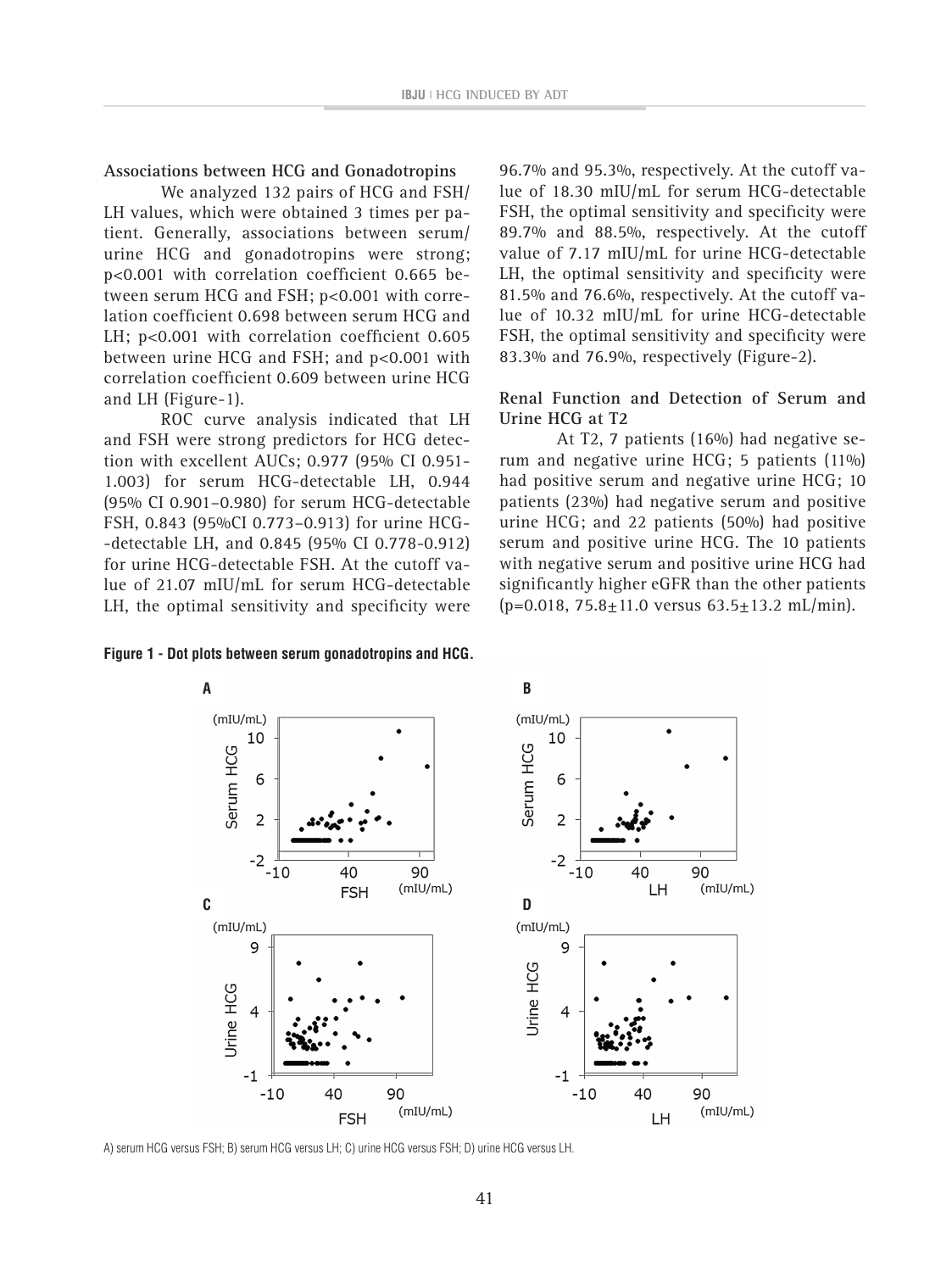**Figure 2 - ROc curves for detection of HcG.**



**A)** Detection of serum HCG; **B)** detection of urine HCG. Red circles and lines indicate LH, and blue circles and lines indicate FSH.

#### **DIScUSSION**

 This study showed that many of old patients with prostate cancer have detectable serum and urine HCG levels when gonadotropins elevate like menopausal women. Our observations may serve as a reference to interpret questionable HCG after treatment of GCT, although they cannot be applied to young patients straightaway. While long-term survivors after GCT chemotherapy have elevated gonadotropins according to treatment intensity (7), patients currently undergoing chemotherapy could have more elevation of gonadotropins like our patients.

 Historically, early HCG radioimmunoassays exhibited some cross-reaction with LH and its β subunit. However, neither LH nor LH β subunit is currently a problem with 2-site immunometric assays, which use 2 different antibodies that are directed against different sites on HCG or HCG β subunit (9). Pituitary-derived HCG is considered one of the main causes of unexplained low-level HCG after GCT treatment. Another possible cause is heterophile antibody, such as human anti- -mouse antibodies (10). The two assays used in this study may also have been influenced by heterophile antibodies. Antibodies are filtered by the glomeruli, thus, heterophile antibody interference

is seldom present in urine samples (11). Therefore, the combination of positive serum HCG and negative urine HCG can result from heterophile antibodies. Four of our patients had positive serum and negative urine HCG at T2. However, none of these patients had positive serum HCG at T1 or T3. Thus, the observation of these 4 patients at T2 was not affected by heterophile antibody. Mass spectrometry would be another good option to rule out phantom HCG due to heterophile antibodies. Free HCG-β subunit, which is not combined with  $α$  subunit, is exclusively secreted from malignant cells (12). Free HCG-β subunit was not detected at all, which means that the origin of HCG in our study was not tumor cells. These observations suggest that detected HCG in our study would be derived from the pituitary gland, which could be proved only by immunohistochemistry or RNA assessment for HCG of the pituitary gland.

 In this study, the rates of positive serum HCG were high at T2, and no patient had positive serum HCG at T3. Although it has already been reported that healthy men have detectable levels of pituitary-derived HCG using an ultrasensitive assay  $(4, 6)$ , our observations definitively show that most men with elevated gonadotropins have detectable serum HCG, even with commercially available kits. Although we did not assess this,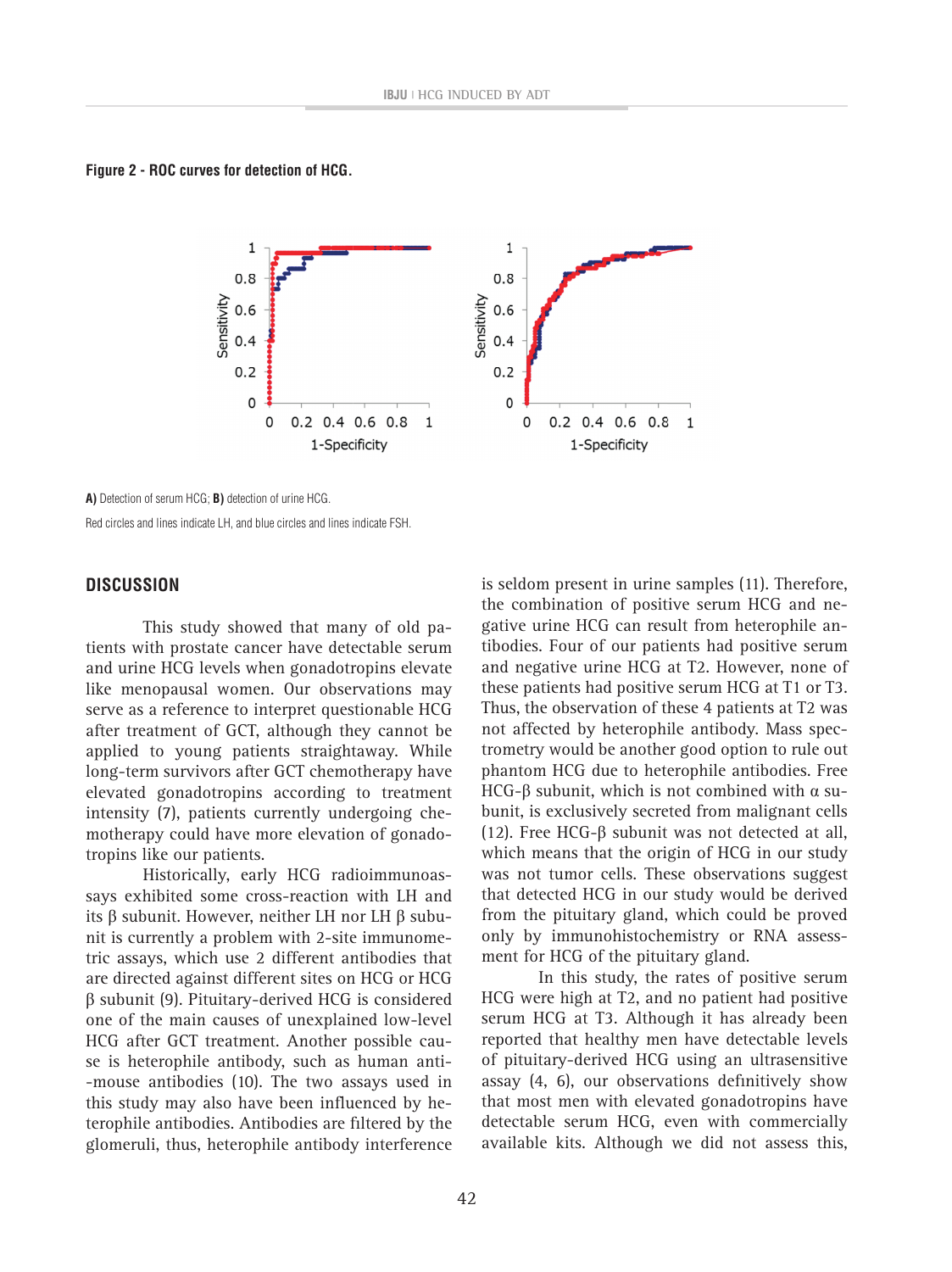surgical castration can lead to detectable serum HCG as well as medical castration by LHRH analogue. ROC curve analysis showed a surprisingly strong association between serum HCG detection and serum LH value, indicating the optimal cutoff LH level of 21.07 mIU/mL. Although these results were profoundly dependent on the data of T2, the results analyzed only by the data of T1 and T3 reveal almost the same results (data not shown). This observation suggests that LH level <21 mIU/mL can definitely rule out detectable pituitary HCG. However, LH level >21 mIU/mL does not always mean that questionable HCG originated from the pituitary gland, because the combination of high LH level and detectable HCG derived from active tumor is possible. If detected HCG after GCT treatment is questionable, testosterone-loading test would be an examination of choice (2, 13).

Urine HCG was also strongly associated with elevated gonadotropins. As correlation coefficients and ROC curves indicated, however, this association was weaker than the association between serum HCG and gonadotropins. These findings suggest that several factors other than gonadotropins affect detection of urine HCG. One of the possible factors is renal function.

HCG is degraded and excreted by the kidneys, resulting in detection of HCG and its degradation products in urine (14). Thus, end-stage renal diseases, in which metabolic clearance of HCG decreases, can cause abnormal elevation of serum HCG level (15, 16). Conversely, good renal function can accelerate excretion of HCG, leading to lower serum HCG level. In our study, renal function of patients with negative serum and positive urine HCG was significantly better than that of the other patients. This observation is compatible with the aforementioned hypothesis. Therefore, it might be necessary for us to pay attention to renal function when interpreting values of serum and urine HCG.

There are several limitations to this study. First, the study population was small. Second, the patients were not completely healthy and had prostate cancer. Although there have been no studies reporting HCG secretion by prostate cancer cells, the interaction between prostate cancer cells and serum HCG may not be completely denied. Third, our patients were older than typical male GCT patients; therefore, our results cannot be applied to young patients straightaway. Fourth, it was not definitely proven that HCG measured in our study was derived from the pituitary gland, despite circumstantial evidence. Finally, we used only 2 kinds of assays to measure HCG. If we used other types of assays, the results may be different. Despite all of these limitations, we believe that this study could be a cornerstone of further studies regarding pituitary-derived HCG in men.

## **ABBREVIATIONS**

- **ADT** = androgen deprivation therapy
- **AUC** = area under the curve
- **eGFR** = estimated glomerular filtration rate
- **FSH** = follicle-stimulating hormone
- **GCT** = germ cell tumor
- **HCG** = human chorionic gonadotropin
- **LH** = luteinizing hormone
- **LHRH** = luteinizing-hormone releasing hormone
- **ROC** = receiver operating characteristic

## **CONFLICT OF INTEREST**

None declared.

## **REFERENCES**

- 1. Takizawa A, Kishida T, Miura T, Hattori Y, Noguchi K, Kubota Y. Clinical significance of low level human chorionic gonadotropin in the management of testicular germ cell tumor. J Urol. 2008;179:930-4.
- 2. Takizawa A, Kawai K, Kawahara T, Kojima T, Maruyama S, Shinohara N, et al. The usefulness of testosterone administration in identifying false-positive elevation of serum human chorionic gonadotropin in patients with germ cell tumor. J Cancer Res Clin Oncol. 2018;144:109-15.
- 3. Snyder JA, Haymond S, Parvin CA, Gronowski AM, Grenache DG. Diagnostic considerations in the measurement of human chorionic gonadotropin in aging women. Clin Chem. 2005;51:1830-5.
- 4. Odell WD, Griffin J. Pulsatile secretion of human chorionic gonadotropin in normal adults. N Engl J Med. 1987;317:1688-91.
- 5. Cole LA, Sasaki Y, Muller CY. Normal production of human chorionic gonadotropin in menopause. N Engl J Med. 2007;356:1184-6.